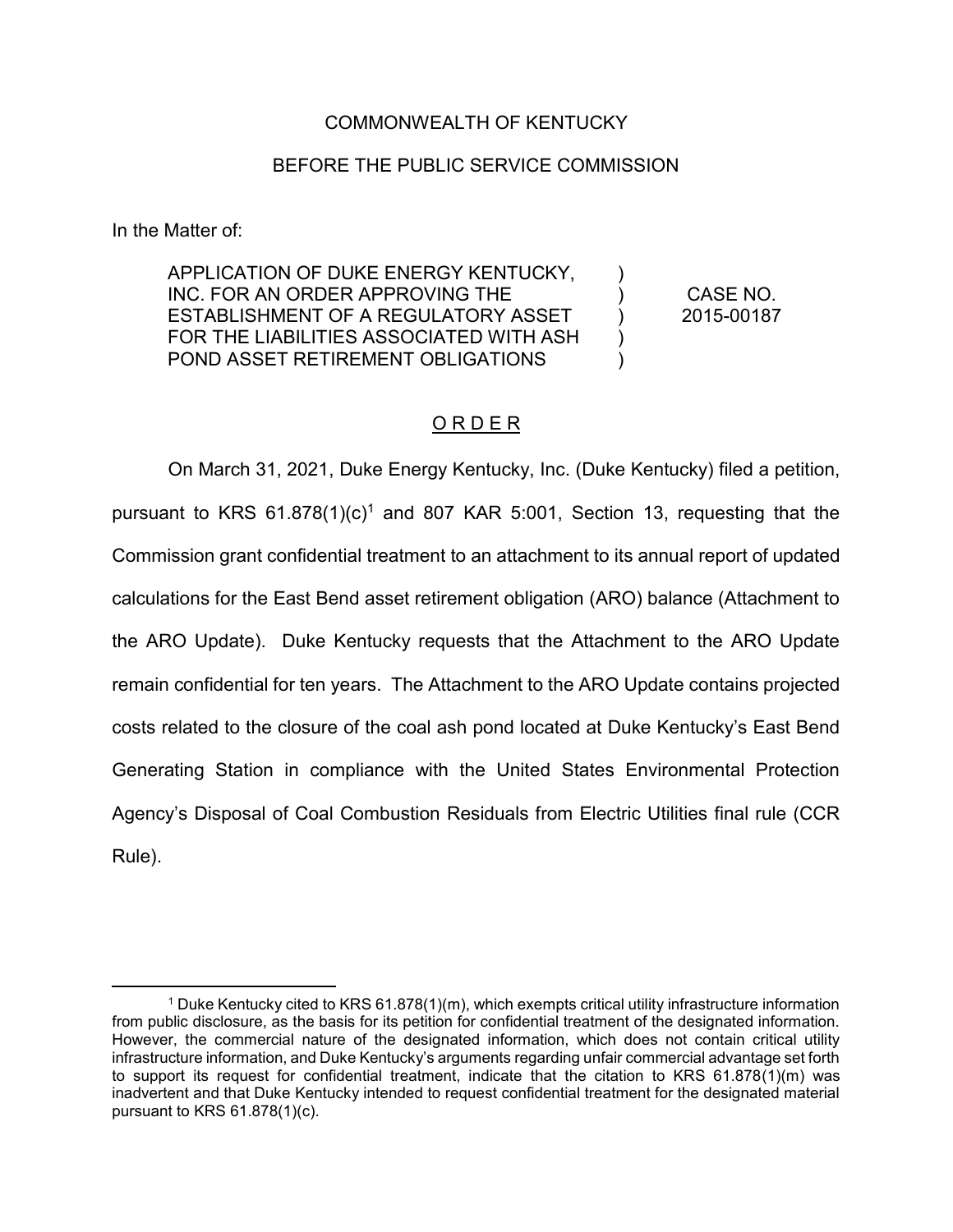In support of its petition, Duke Kentucky states that public disclosure of the designated material would provide competitors with detailed information regarding the amounts Duke Kentucky anticipates spending in future years to comply with the CCR Rule, which would put Duke Kentucky at a competitive disadvantage in future contract negotiations and inhibit Duke Kentucky's efforts to manage and reduce those costs. Because public disclosure would permit an unfair commercial advantage to its competitors, Duke Kentucky asserts that the designated information is generally recognized as confidential and exempt from public disclosure pursuant to KRS 61.878.

The Commission notes that we have previously granted Duke Kentucky's requests for confidential treatment for its annual ARO reports filed on March 31, 2016, March 28, 2017, April 2, 2018, April 1, 2019, and April 1, 2020, which contain the same type of information for which confidential treatment is requested here.

Having carefully considered the petition and the material at issue, the Commission finds that the designated material contained in the Attachment to the ARO Update is generally recognized as confidential or proprietary, which, if openly disclosed, would permit an unfair commercial advantage to competitors, and therefore meets the criteria for confidential treatment and is exempted from public disclosure pursuant to KRS 61.878(1)(c) and 807 KAR 5:001, Section 13.

## IT IS THEREFORE ORDERED that:

1. Duke Kentucky's petition for confidential treatment is granted.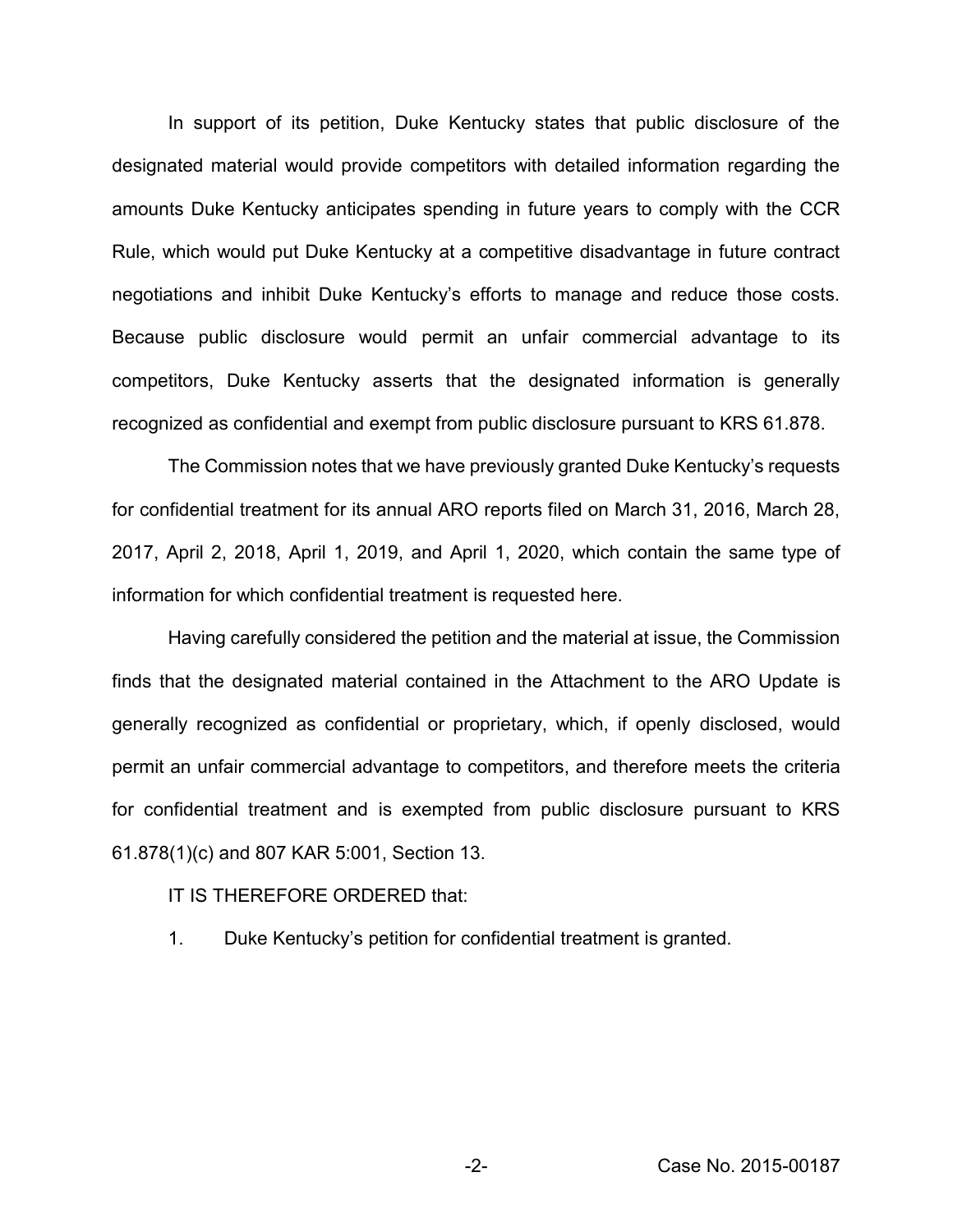2. The designated material granted confidential treatment by this Order shall not be placed in the public record or made available for public inspection for ten years or until further Orders of this Commission.

3. Use of the designated material granted confidential treatment by this Order in any Commission proceeding shall comply with 807 KAR 5:001, Section 13(9).

4. Duke Kentucky shall inform the Commission if the designated material granted confidential treatment by this Order become publicly available or no longer qualify for confidential treatment.

5. If a nonparty to this proceeding requests to inspect material granted confidential treatment by this Order and the period during which the material has been granted confidential treatment has not expired, Duke Kentucky shall have 30 days from receipt of written notice of the request to demonstrate that the materials still fall within the exclusions from disclosure requirements established in KRS 61.878. If Duke Kentucky is unable to make such demonstration, the requested material shall be made available for inspection. Otherwise, the Commission shall deny the request for inspection.

6. The Commission shall not make the requested material available for inspection for 30 days from the date of service of an Order finding that the material no longer qualifies for confidential treatment in order to allow Duke Kentucky to seek a remedy afforded by law.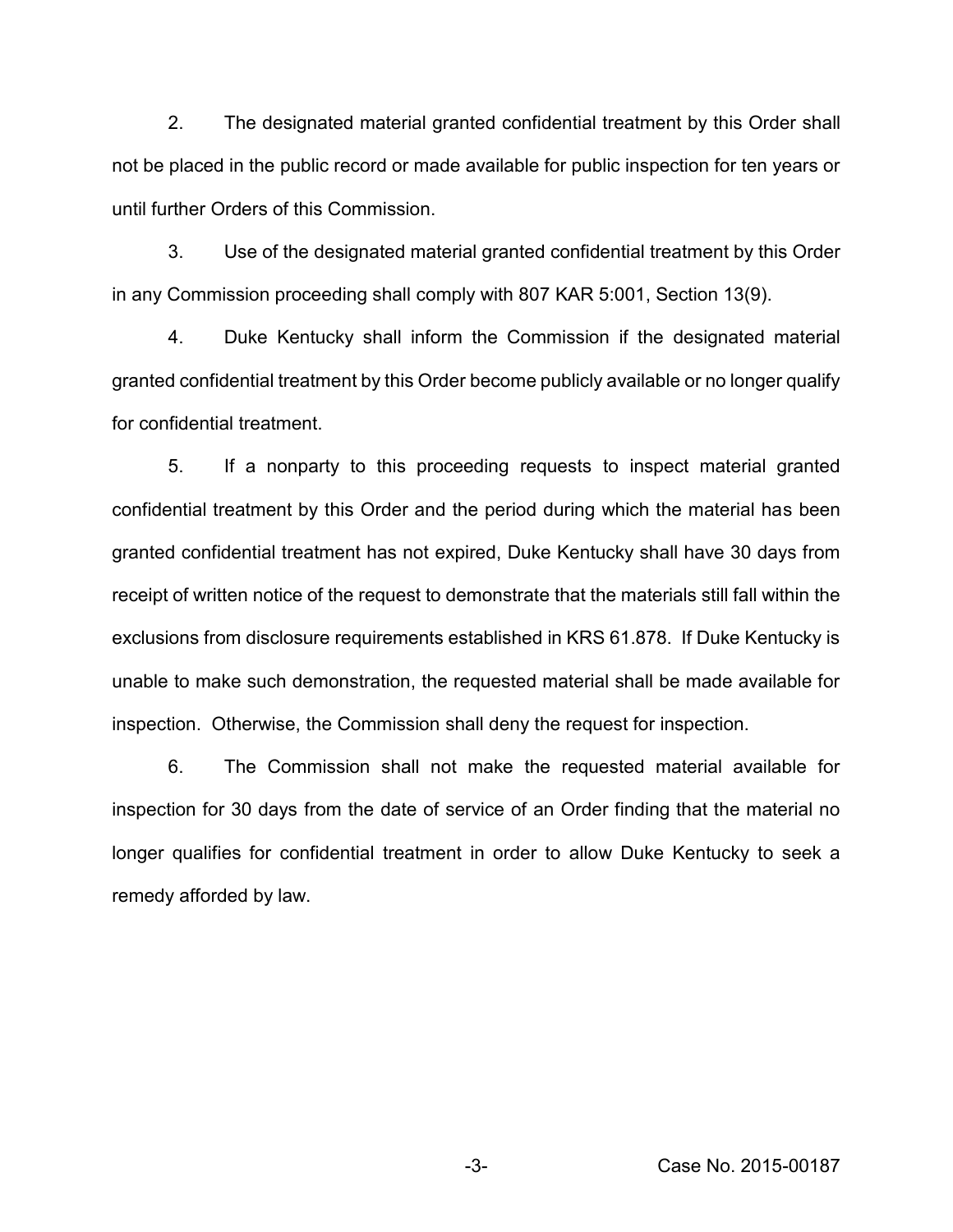By the Commission



ATTEST:

 $^{\prime}$  friderell

Executive Director

Case No. 2015-00187